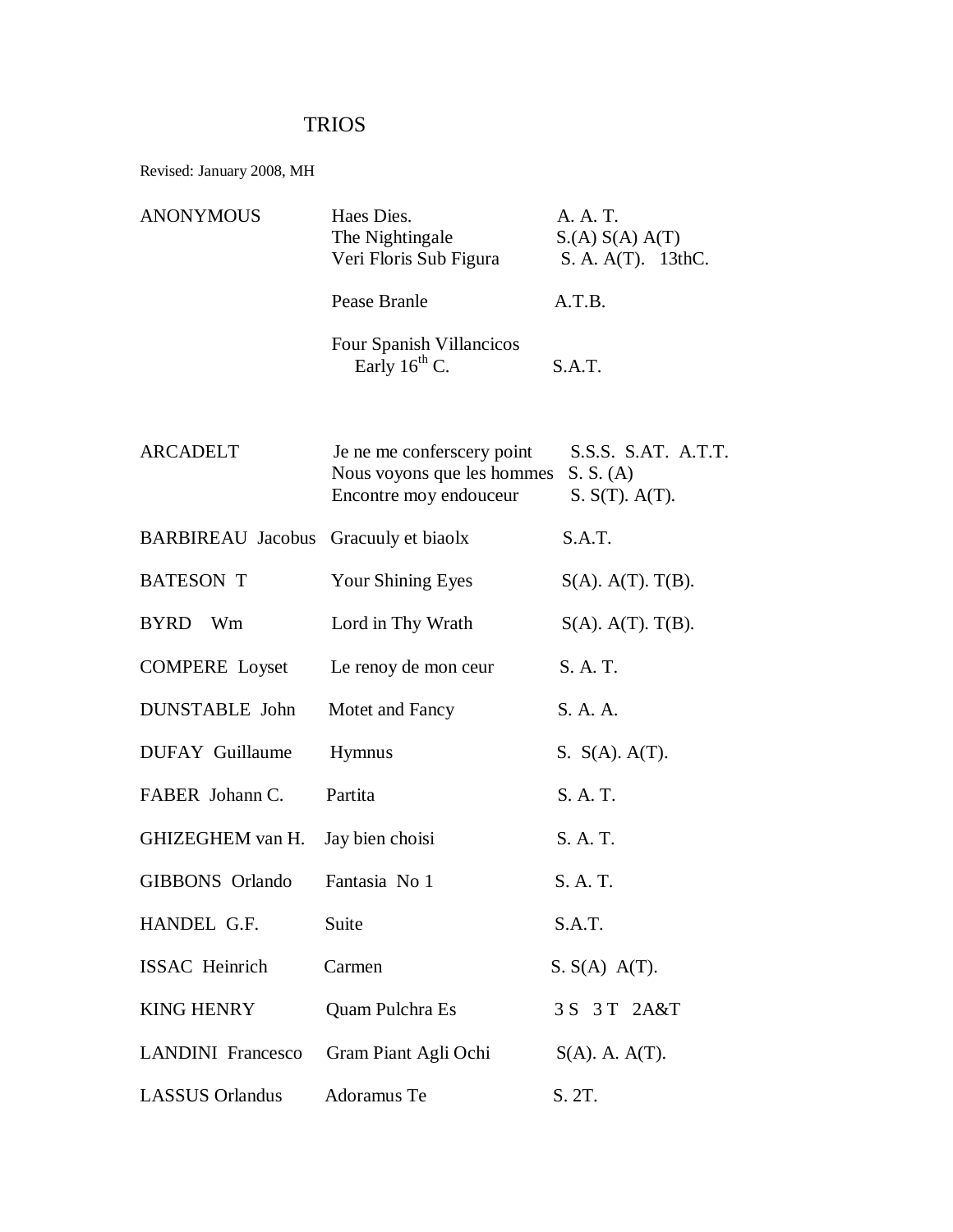| LUPO Thomas                   | Fantasia                                                                                                                                           | S. A. A(T).                                                      |
|-------------------------------|----------------------------------------------------------------------------------------------------------------------------------------------------|------------------------------------------------------------------|
| <b>MACHAULT</b>               | Mes Esperis                                                                                                                                        | $S(A)$ . A. $A(T)$ .                                             |
| <b>MARTINI</b> Johannes       | Toujours bien                                                                                                                                      | S. A. T.                                                         |
| <b>MORTON Robert</b>          | La Perontina                                                                                                                                       | S. A. T.                                                         |
| <b>MORLEY Thomas</b>          | Wither away so fast<br>Sringtime mantleth----<br>Lady if I through Grief<br>Good Morrow, Fair Ladies--- S. A(S). T(A).<br><b>Instrumental Trio</b> | S. S. A(T).<br>$S(A)$ . $A(T)$ . T.<br>$S. A(S).$ T.<br>S. S. A. |
| OBRECHT J.                    | Motet: Parce Domine                                                                                                                                | S. A. B.                                                         |
| NON PAPA Clemens Flemish Song |                                                                                                                                                    | S. S(A). A(T).                                                   |
| PURCELL Henry                 | Trio in F                                                                                                                                          | A. T. B.                                                         |
| <b>ROSSI</b> Salomone         | Five Sinfonie a Tre Voci<br>20 short sinfonia                                                                                                      | S. S. A.<br>S. S. A.                                             |
| <b>SUSATO</b>                 | Dance                                                                                                                                              | $S(A)$ . $S(A)$ . $A(T)$ .                                       |
| <b>WEELKES</b> Thomas         | Come, Sirrah Jack, Ho                                                                                                                              | S. A. T.                                                         |
| WESLEY Samuel                 | <b>Two Short Pieces</b>                                                                                                                            | S. A. B.                                                         |
| WILBYE John                   | O what shall I do                                                                                                                                  | S. A(S). T.                                                      |

## BOOKS.

| BYRD & GIBBONS Fantasia a tre |                                                                            | $S(A)$ . A. T. |          |
|-------------------------------|----------------------------------------------------------------------------|----------------|----------|
| VARIATIONS ON OLD FOLK SONGS  |                                                                            | S. A(T). T.    |          |
|                               | TRIO MOVEMENTS Purcell, Bach, Handel, Telmann S. S. A(T).                  |                |          |
|                               | LASSUS, VICTORIA, PALESTRINA. Polyphonic music of the Golden Age. S.A.T(A) |                |          |
| BYRD, MORLEY, TALLIS          |                                                                            |                | S. A. T. |